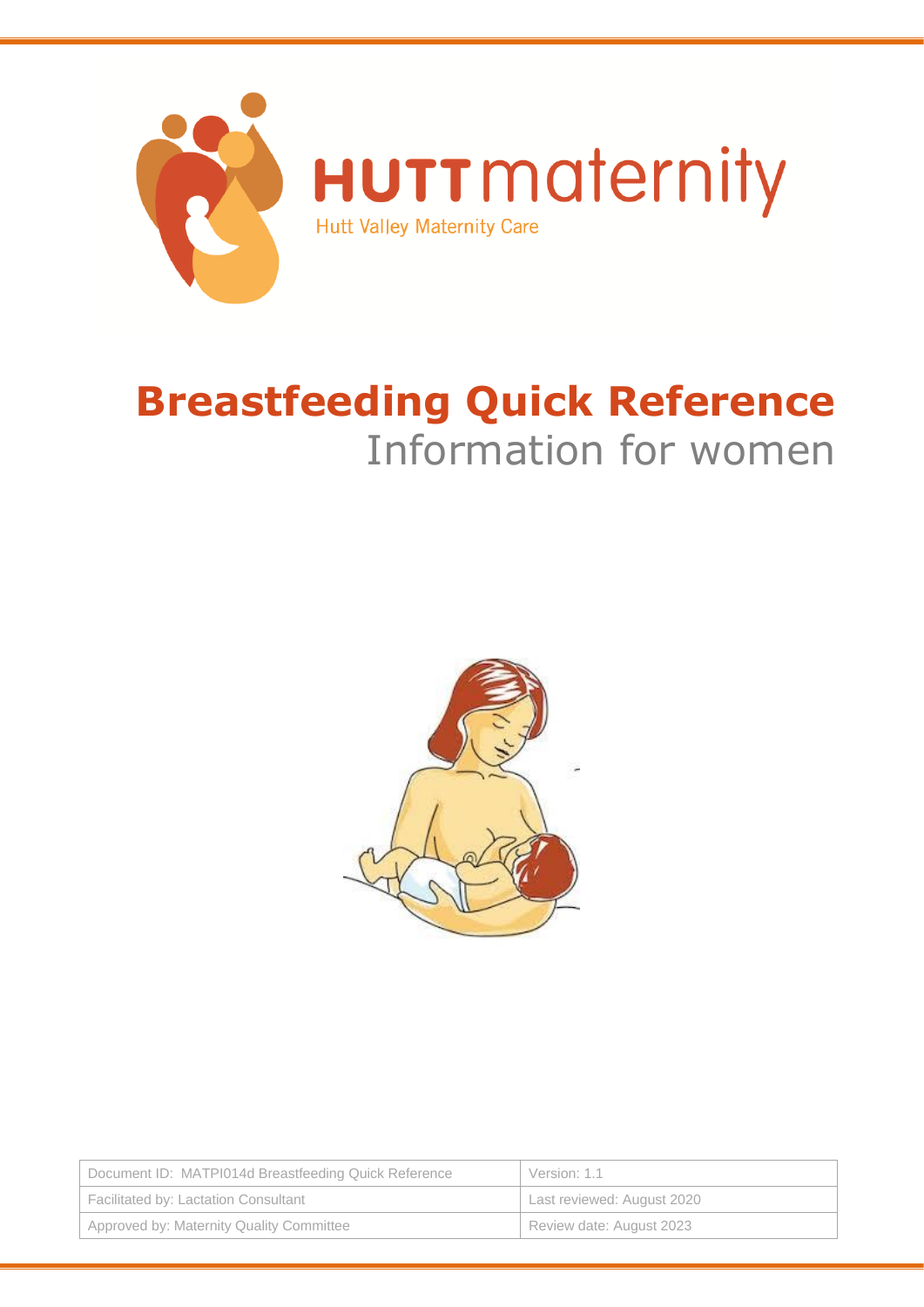#### *Why Breastfeed?*

#### **World Health Organisation**

The World Health Organisation ("WHO") recommends:

- $\frac{1}{2}$  initiation of breastfeeding within one hour of birth;
- exclusive breastfeeding for the first six months of life; and
- $\frac{1}{2}$  introduction of nutritionally-adequate and safe complementary (solid) foods at six months
- continued breastfeeding up to two years of age or beyond.
- **B** Breastfeeding is normal for baby

#### **Breastmilk**

- **Heta** Is all the food and drink your baby needs for the first six months
- **Helps to protect your baby against colds, tummy bugs,** infections and allergies
- Helps your baby to feel safe and secure
- **R** Reduces the risk of SUDI

#### **Formula**

- $\frac{1}{26}$  Can cause a decrease in your milk supply
- **R** Should be used only if there is a medical reason

#### **Breastfeeding is best for mum too**

- **X Reduces the risk of heavy bleeding**
- **R Reduces risk of osteoporosis and breast cancer**
- **Heta** Is good contraception (ask your lead maternity carer for more information)
- **Heta** It saves you time
- $H'$ s free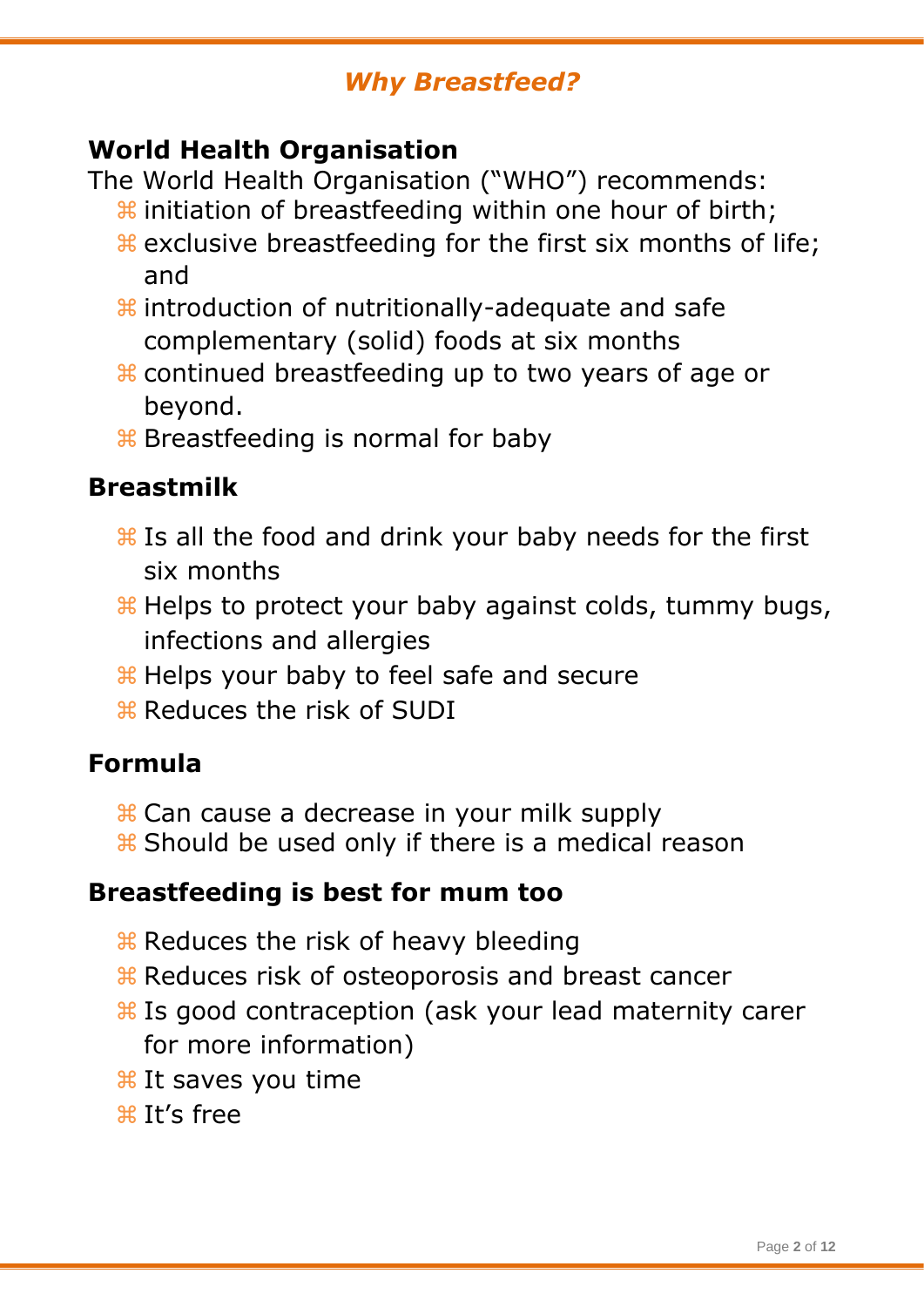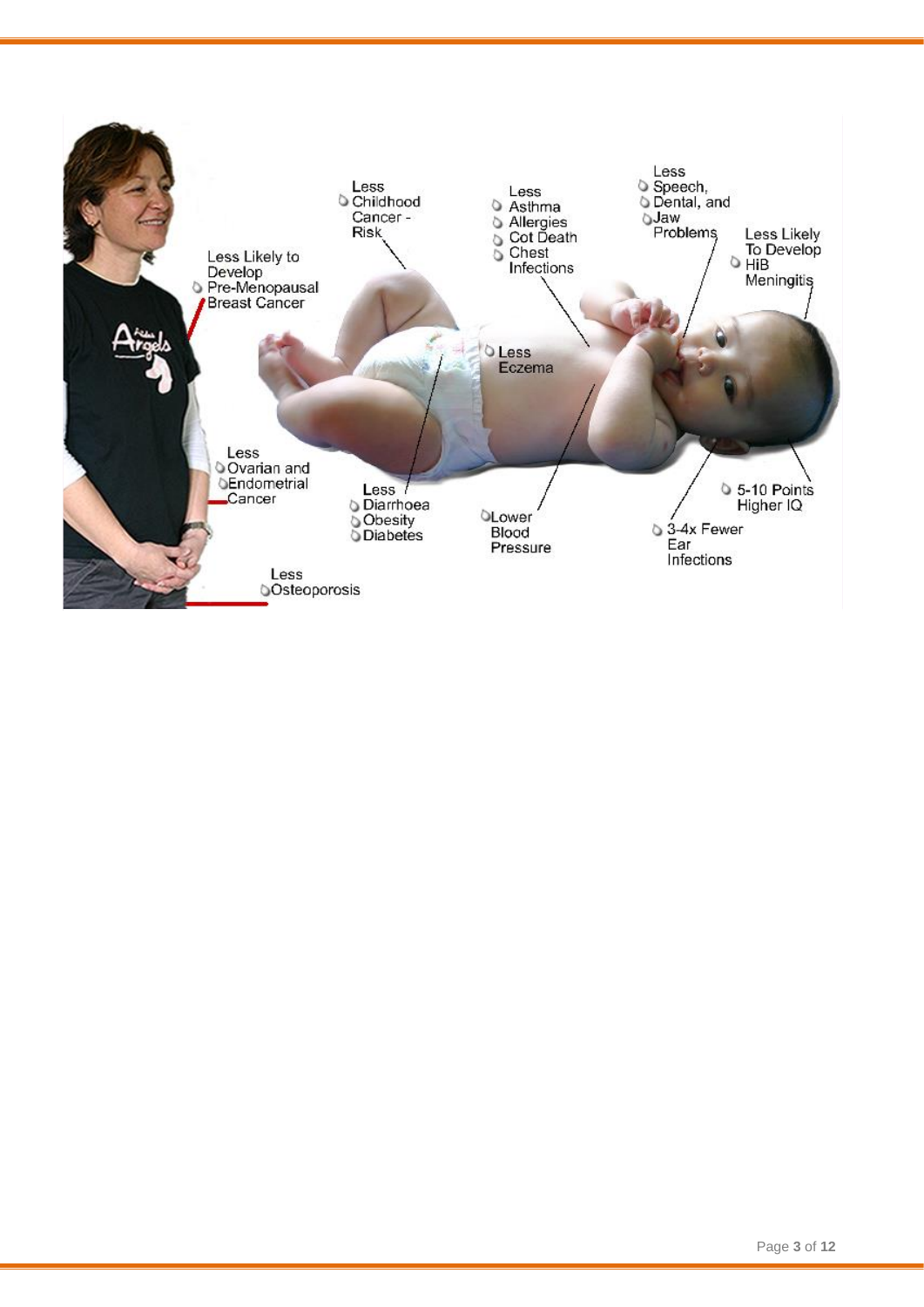#### *Ten Steps to Successful Breastfeeding:*

"The Ten Steps to Successful Breastfeeding" are the foundation for BFHI (Baby friendly Hospital Initiative). BFHI is a World Health Organisation initiative and each hospital in New Zealand is required to meet the BFHI standards. Hutt Valley DHB is a BFHI maternity facility. We have implemented the following "Ten Steps" which have been proven to help support, promote and protect breastfeeding mothers and their babies."

- 1. (a) Comply fully within the international Code of Marketing of Breastmilk Substitutes;
	- (b) Have a written breastfeeding policy that is routinely communicated to staff and parents;
	- (c) Establish ongoing monitoring and data management systems.
- 2. Ensure that staff have sufficient knowledge, competence and skills to support breastfeeding.
- 3. Discuss the importance and management of breastfeeding with pregnant women and their whanau/family
- 4. Facilitate immediate and uninterrupted skin-to-skin contact and support mothers to initiate breastfeeding as soon as possible after birth and any opportunity thereafter.
- 5. Support mothers to initiate and maintain breastfeeding and manage common difficulties.
- 6. Avoid giving breastfed newborns any food or fluids other than breastmilk, unless clinically indicated.
- 7. Enable mothers and their infants to remain together and to practise rooming-in 24 hours a day.
- 8. Support mothers to recognise and respond to their infants' cues for feeding (responsive feeding).
- 9. Discuss with mothers the use and risks of feeding bottles, teats and pacifiers.
- 10. Co-ordinate discharge so that parents and their infants have timely access to ongoing support and care.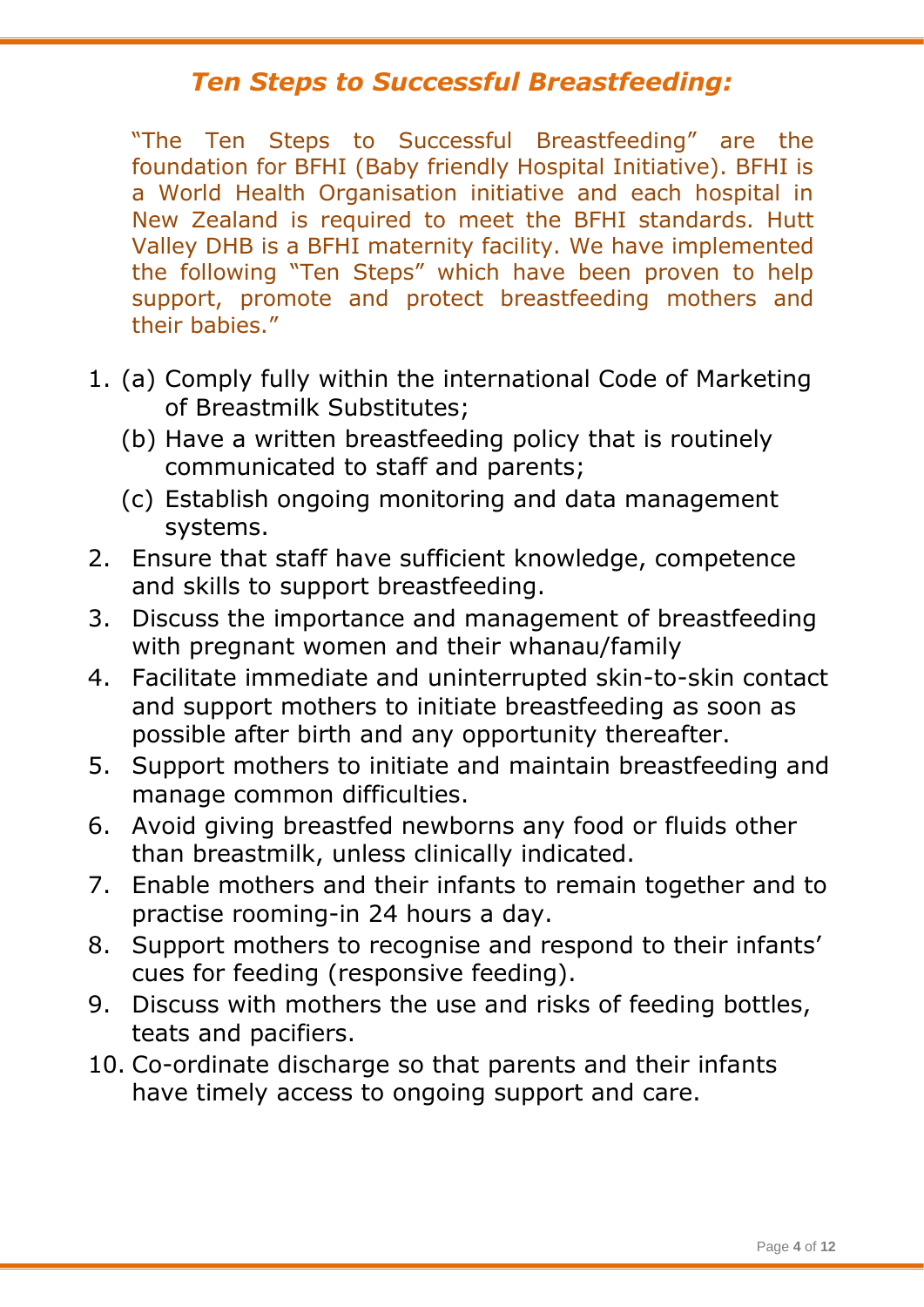#### *Attachment:*

**Good attachment:** Comfortable nipples Good feed for the baby

## **Poor attachment**

# Sore nipples

## *Positioning:*

## **Natural Feeding Position:**

This position is a great way to help your baby with attachment. In the first couple of days this helps your baby to use his instincts for a good latch and feeding.

**H** Get yourself in a comfortable position and recline at a 45º angle with your hips forward



- **& Gravity draws baby onto your body. There should be no** gaps between mum and baby's body.
- **K** Make a nest with your arm to provide support.
- **Baby may find mum's nipple and self attach.**
- You may need to use two fingers to help baby find your nipple.
- **Relax and encourage baby by your gentle voice and** touch

Please search this natural feeding position <https://vimeo.com/210224351>

## **Cradle Hold:**

- Cradle baby: comfortably in your arm, elbows relaxed by your side
- Allow baby's arms to 'hug' your breast which encourages natural feeding responses

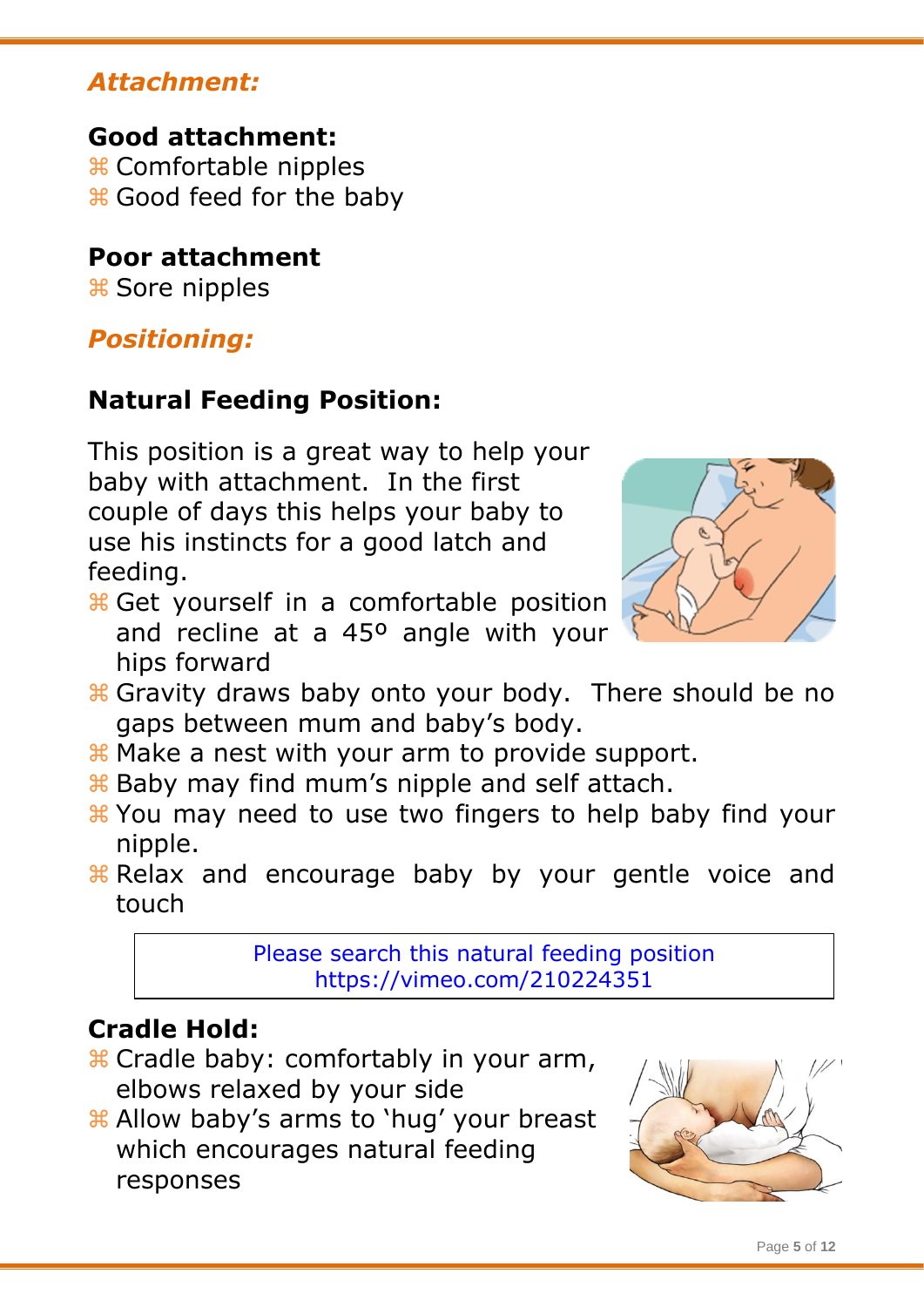- $\frac{1}{10}$  First breast: roll baby onto the side to face your breast
- Align baby: baby's lips to mother's nipple
- $\frac{1}{26}$  Baby self-locates: tongue protrudes; mouth opens to a natural width, draws in nipple and breast tissue
- $\frac{1}{26}$  Face to breast symmetry: nose, chin and both cheeks contact the breast with no gaps
- $\frac{1}{2}$  Initial suckle will be rapid and as your milk starts flowing you will observe a change to a long, deep rhythmical draw; baby will swallow as milk flows.
- $\frac{1}{26}$  If baby shows feeding cues offer the second breast.

Please search this positioning and latching video for mothers <https://www.youtube.com/watch?v=kZuSAzivTB4>

## **Rugby Hold**

 $\frac{1}{2}$  Follow same guidelines as for cradle hold but support baby gently on back of shoulders to keep baby's body close to yours and face is touching the breast at all four points





#### **Cross Cradle Hold**

When feeding baby sitting up:

- Baby needs to be up to the level of the breast.
- **Baby should be turned so that baby is** in alignment: tummy facing you and head not turned to the side but facing straight ahead.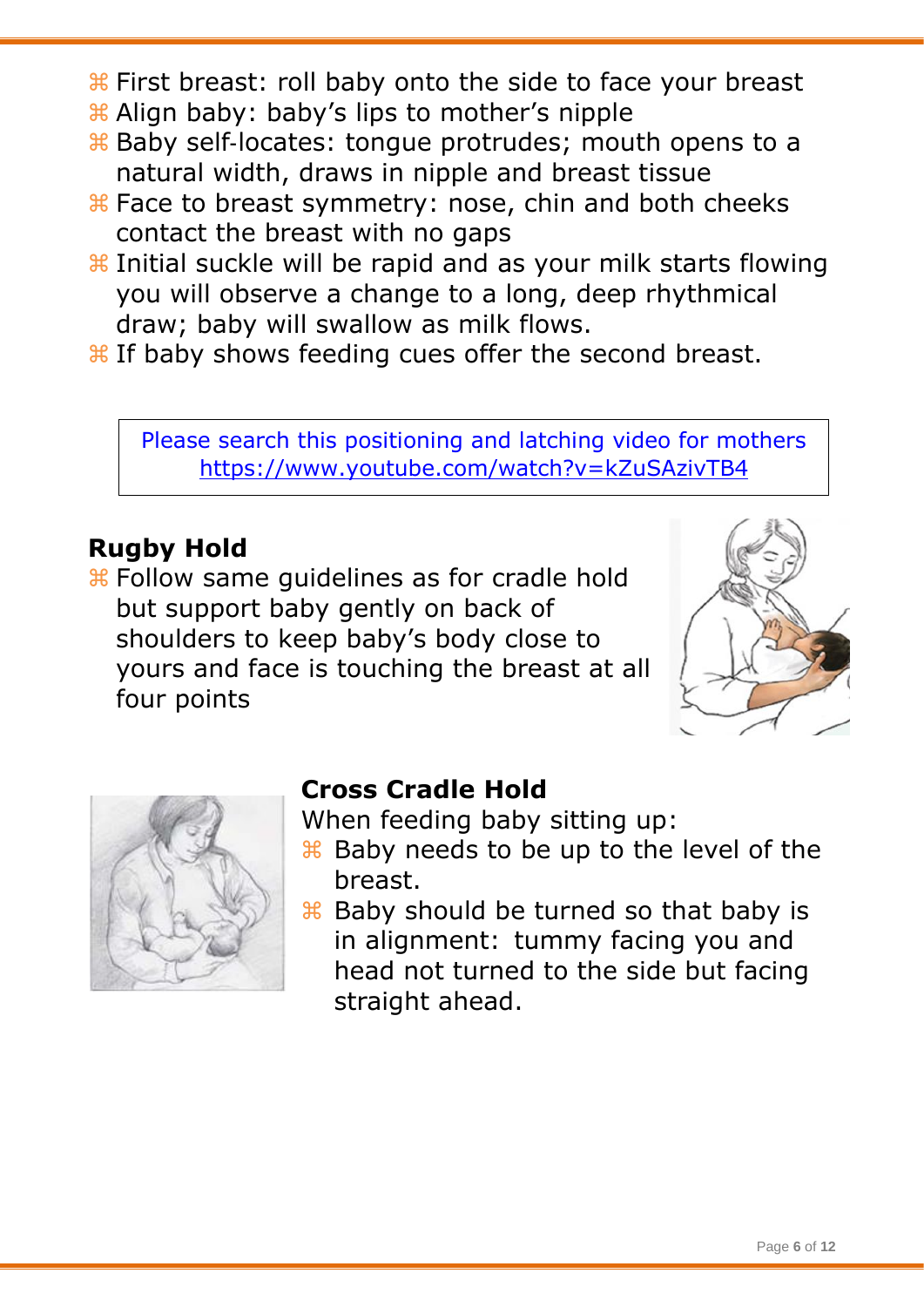## **Side-lying Hold**

**B** Slide your little one up so their nose is level with your nipple and your arm is above their head.



**R** Roll your baby onto their side pulling their hips or knees

close to your hips. Try to position baby so their ear, shoulder and hip are in one line.

## **How to maintain your milk supply:**

- 1.Frequent Feeding (8-12 times a day)
- 2.Ask for assistance from staff when baby indicates he wants to feed again after the first initial feed (within 6hrs)
- 3.Avoid the use of formula or artificial bottles. Teats if baby not latching yet.
- 4.Express breasts 8-9 times in 24 hours if baby is not feeding frequently and then give expressed breast milk to baby.
- 5.Keep baby skin to skin during the day and feed when showing feeding cues: chewing on hands, wriggling, or licking lips.

#### **What do I do if my breasts become overfull and my baby is sleeping?**

- **\# Try waking baby for another feed.**
- **H** Hand express just to relieve the pressure on your breasts and store the milk for later.

## **How do I make sure my baby is getting enough milk?**

- **B** Breastfeed at least 8 times a day.
- Check baby's poos are changing colour from black to greeny yellow (day 3) to yellow (day 5).
- Check baby has more than 5 wet disposable nappies/ 6 wet cloth nappies per day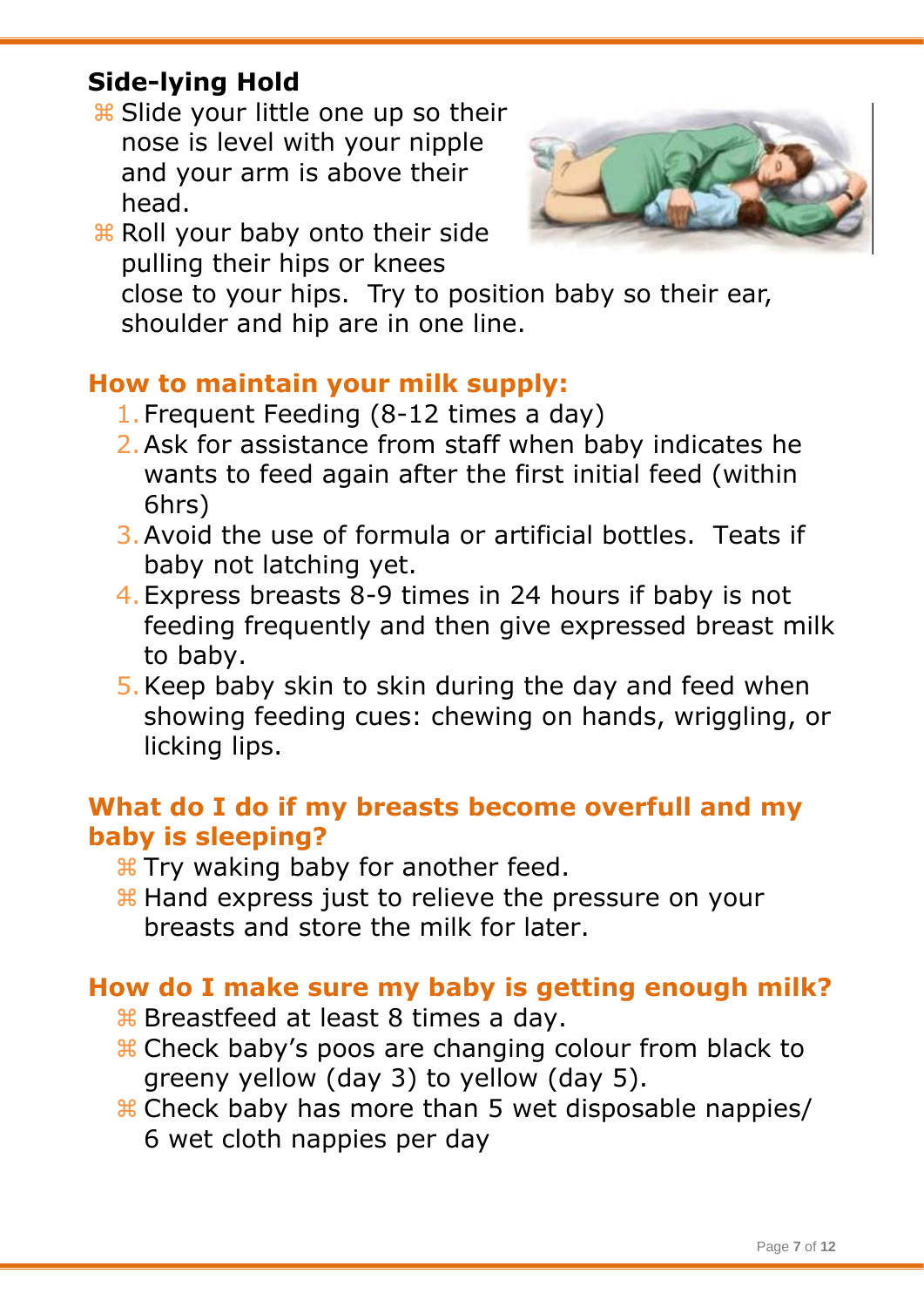#### *Common Problems*

*When to contact my midwife:*

#### **Baby**

- $\frac{1}{26}$  If output (wees and poos) is less than above
- $\frac{1}{26}$  If baby's skin is becoming yellow before 24 hours or increasingly yellow after day 3
- $\frac{1}{26}$  **Baby sleepy and not feeding**

#### **Mother**

Breasts painful reddened areas Nipples painful, cracked

*"The more you breastfeed the more milk you will make."*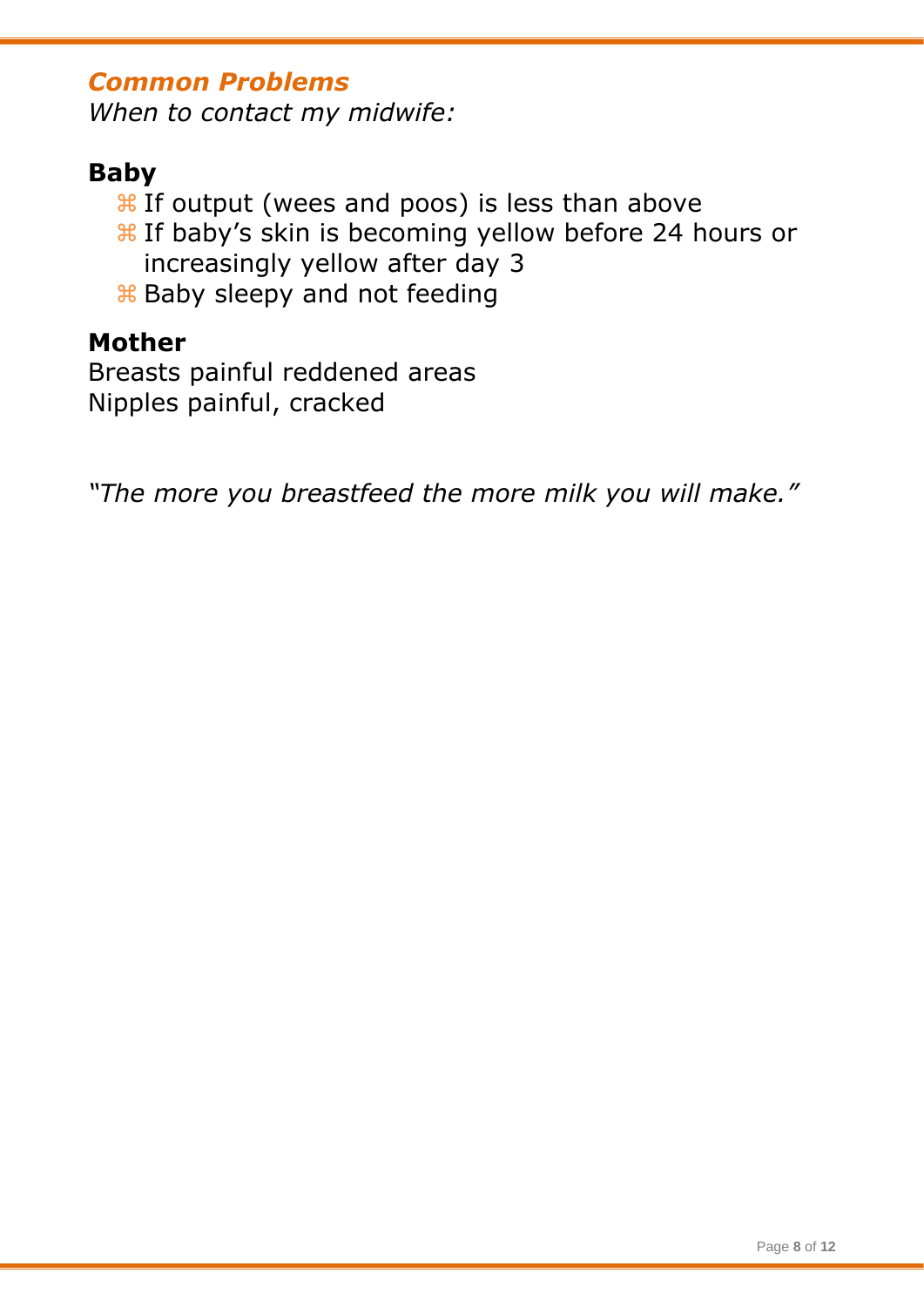## *Hand Expressing:*

It is important to label your expressed breastmilk with your name **and** the date and time you expressed it. Staff will assist you to refrigerate and store appropriately.



Images taken from an article titled "Learn How to Hand Express Breastmilk", 1988 by Chele Marmet and the Lactation Institute published on the ParentsPlace.com website.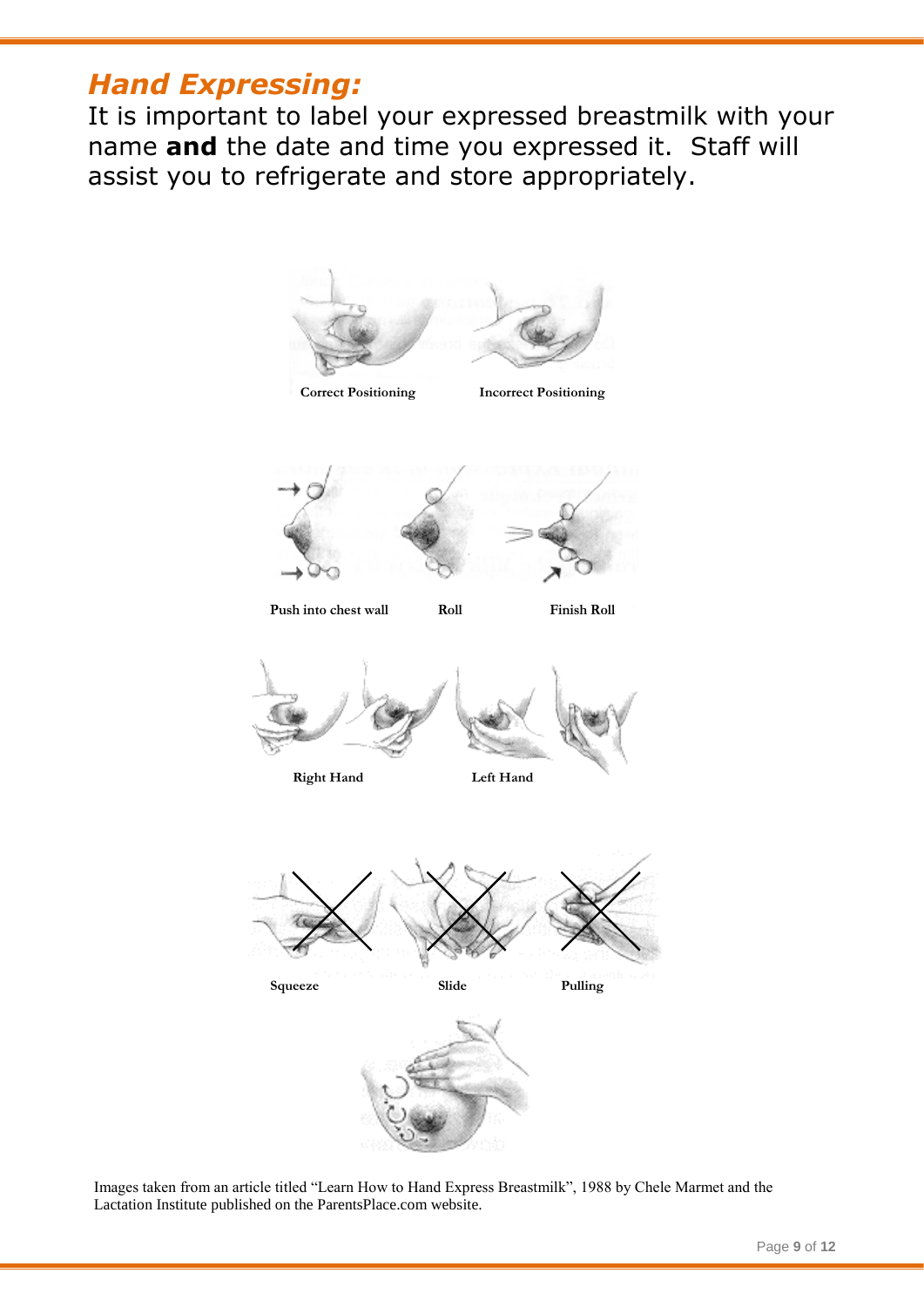## **Milk Storage:**

| <b>Breastmilk</b>                                                 | <b>Room</b><br>Temperature                                            | <b>Refrigerator</b>                                                                              | <b>Freezer</b>                                                                                                                                                                                                                 |
|-------------------------------------------------------------------|-----------------------------------------------------------------------|--------------------------------------------------------------------------------------------------|--------------------------------------------------------------------------------------------------------------------------------------------------------------------------------------------------------------------------------|
| Freshly expressed lower). If<br>into a closed<br>container        | 4 hours (26°C or<br>refrigeration is<br>available store<br>milk there | 2 days $(4^{\circ}$ C or<br>lower) Store in<br>back of<br>refrigerator<br>where it is<br>coldest | 2 weeks in<br>lfreezer<br>compartment<br>linside<br>refrigerator.<br>$ 4$ months in<br>freezer section<br>of refrigerator<br>with separate<br>ldoor.<br>$6-12$ months in<br>deep freeze<br>$(-18$ <sup>o</sup> C or<br>lower). |
| Previously<br>frozen-thawed<br>in refrigerator but<br>Inot warmed | 4 hours or less<br>(ie the next<br>feeding)                           | Store in<br>lhours                                                                               | refrigerator 24  Do not refreeze                                                                                                                                                                                               |
| Thawed outside<br>refrigerator in<br>warm water                   | For completion of Hold for 4<br>feeding                               | hours or until<br>next feeding                                                                   | Do not refreeze                                                                                                                                                                                                                |
| Infant has begun<br>feeding                                       | Only for<br>completion of<br>feeding, then<br>discard                 | Discard                                                                                          | <b>Discard</b>                                                                                                                                                                                                                 |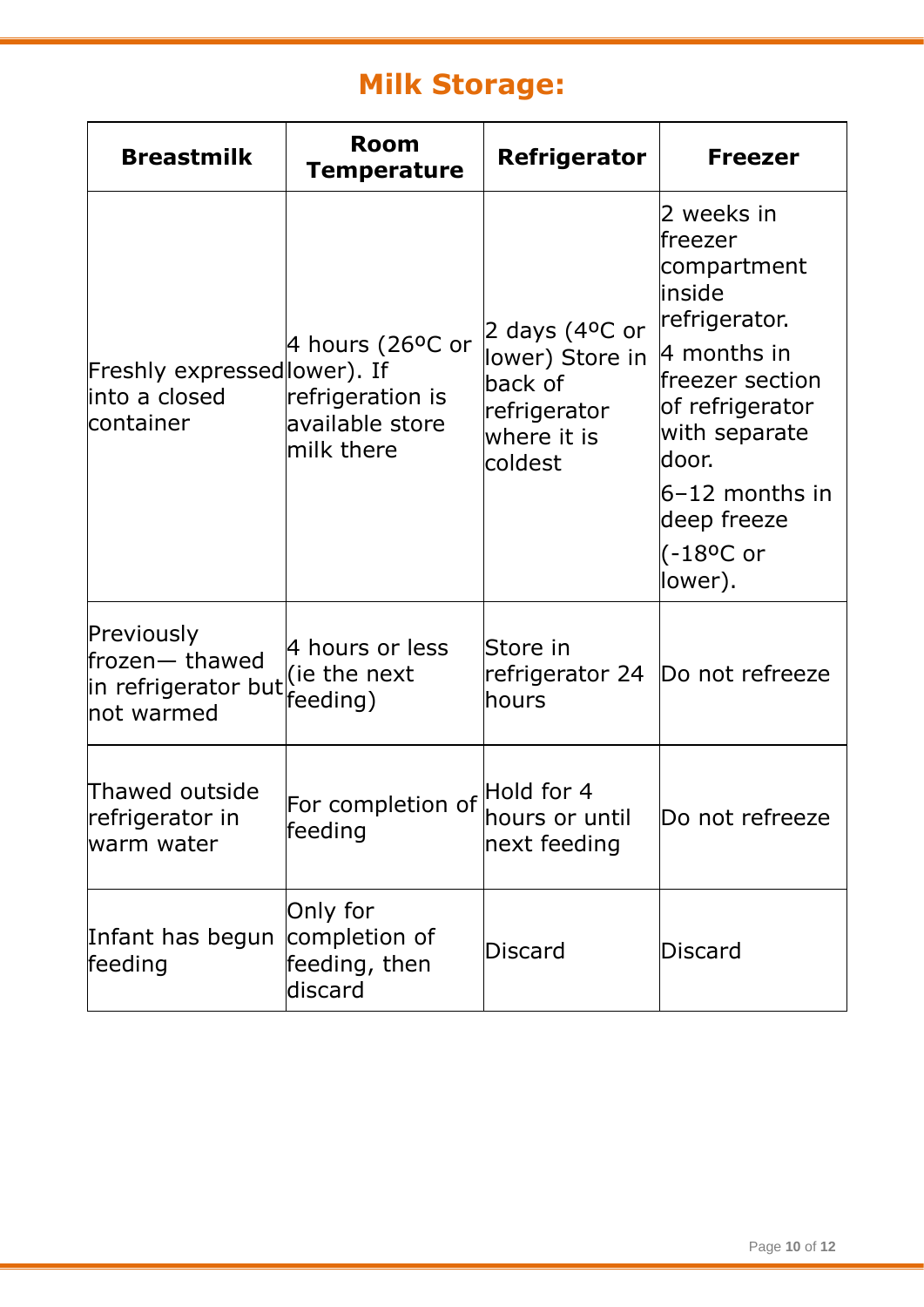## **Where to go for help:**

Talk to your Midwife/LMC, see orange card for Community Breastfeeding Support contacts.

#### **For further help contact:**

- Your Well Child provider (Plunket, Tamariki Ora, Pacific Health Services)
- Helpful websites and Community Networks: ask for our Orange Card
- Plunket + 0800 Plunket Line
- Well Child Health Book